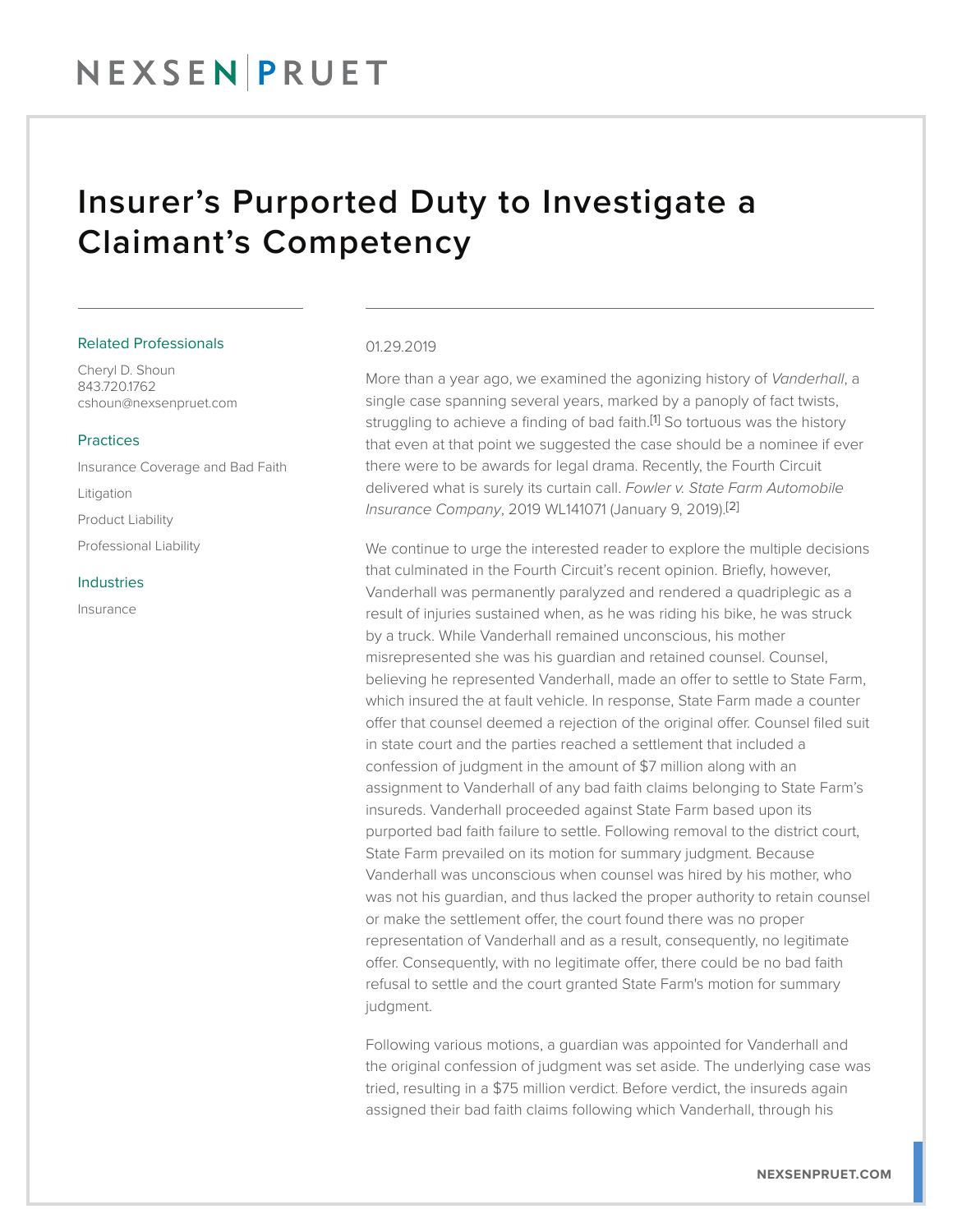# NEXSENPRUET

guardian, filed suit against State Farm in district court. This time, however, the claim was based upon State Farm's alleged breach of duty by failing to investigate Vanderhall's competence prior to the earlier and then invalidated settlement. Upon cross motions for judgment on the pleadings, the district court held South Carolina law establishes no duty pursuant to which a litigant must inquire into the mental competence of an adverse party. Vanderhall appealed. The case was most recently brought before the Fourth Circuit on the single question of whether State Farm had a duty to its insureds to investigate Vanderhall's competency before they entered into the original settlement.

In support of his position, Vanderhall, through his guardian, first argued State Farm had a general duty to its insureds to investigate Vanderhall's competency. It is well established that an insurer has a duty to settle a covered claim if settlement is the "reasonable thing" to do; multiple cases have found insurance companies have a general duty to approach claims in good faith, resolving them when reasonable to do so. None of those holdings, however, extend to establish any duty by an insurer to investigate the competency of a claimant, particularly where, as here, a claimant's counsel repeatedly represented to counsel and the court that the claimant was competent. Therefore, the court rejected this argument.

Vanderhall next asserted that the South Carolina Claims Act (the "Act"), creates a duty that required State Farm to investigate Vanderhall's competency. The Act establishes that insurers must adopt and utilize reasonable standards for the prompt investigation and settlement of claims and attempt, in good faith, to effect prompt and equitable resolution of claims. The Act does not, however, require an insurer to question a claimant's competency. Moreover, the Act does not provide a private right of action.

Vanderhall also argued that Rule 17(d)(6) of the *South Carolina Rules of Civil Procedure* establishes a duty requiring insurers to investigate the competency of a claimant. The court likewise rejected this argument. Rule 17(d)(6) allows any party or a court to appoint a guardian. The court refused, however, to extend that to create a duty on the part of an insurer to investigate whether a guardian should be appointed for a claimant.

Finally, Vanderhall's counsel acknowledged he had been unable to find authority to establish whether an insurer has a duty to investigate a claimant's mental competency once the insurer learns that the claimant may be mentally challenged. Consequently, counsel requested the Fourth Circuit certify that question to the South Carolina Supreme Court. Unconvinced the question required certification, the Fourth Circuit refused to do so. Faced with an unsettled question of state law, a federal court is not to routinely invoke certification. Rather, in the event there is no controlling state law directly on point, a federal court will attempt to do as the state's high court would do if faced with the same question. Here, the Fourth Circuit, seeing a clear and principled course, concluded the Supreme Court of South Carolina would not find an insurer's duty of care requires independent investigation into a claimant's mental competence when the claimant's counsel has declared the claimant's competence to the insurer and to the court. Moreover, Vanderhall did not seek certification until the district court ruled against him. Generally, a question will not be certified when the requesting party seeks it only after receiving an adverse decision.

In conclusion, the Fourth Circuit refused to find that an insurer has an independent duty to investigate the competency of a claimant, particularly when that claimant's counsel has repeatedly represented the claimant's competence. Thus, an insurer's failure to challenge representations as to a claimant's competency cannot establish bad faith.

So, it is with this opinion that the Fourth Circuit refused to expand the duty of an insurer to investigate the competency of a claimant and, without further fanfare, the curtain falls on Vanderhall's tenacious struggle to establish bad faith.